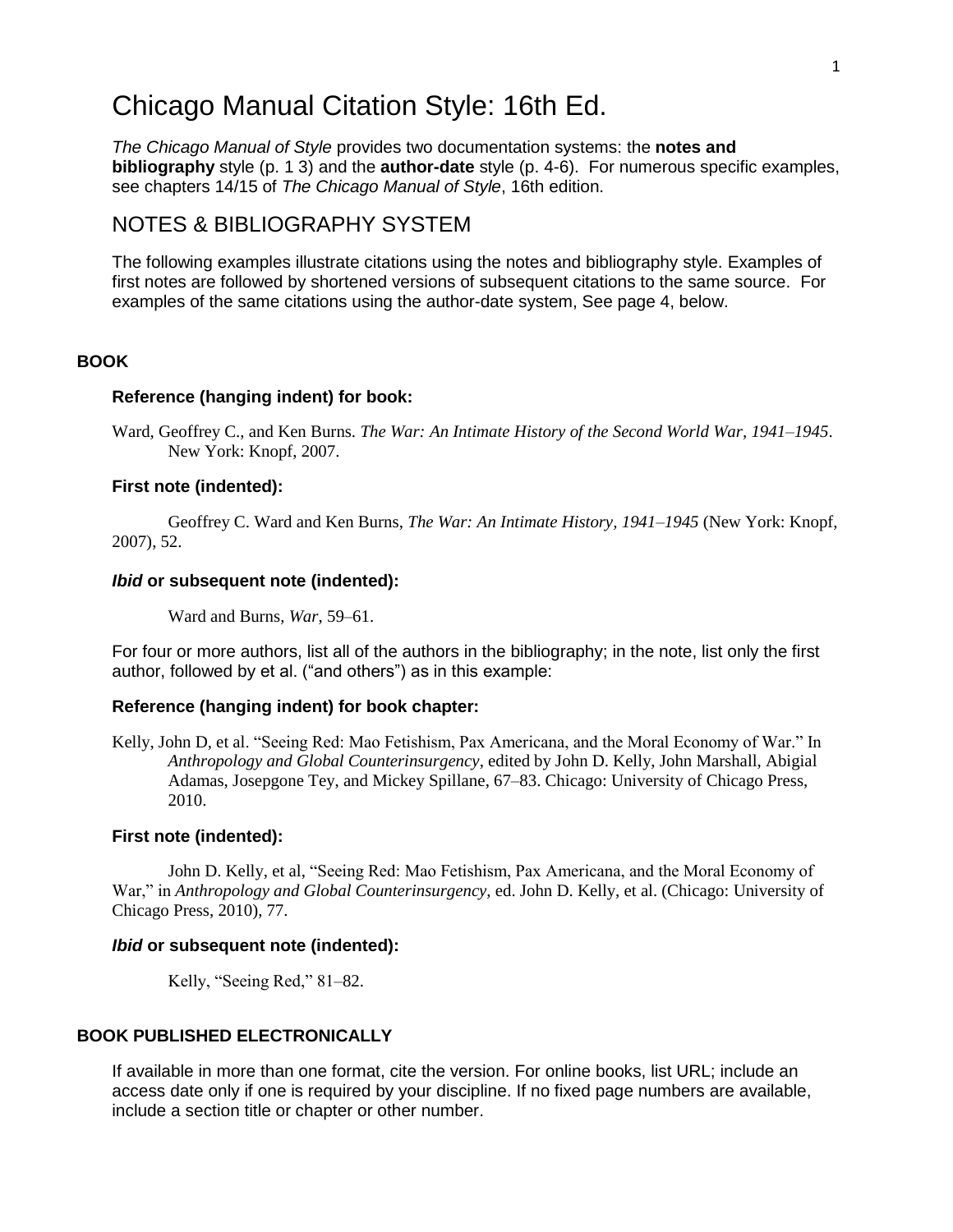### **Reference (hanging indent) for e-book:**

Austen, Jane. *Pride and Prejudice*. New York: Penguin Classics, 2007. Kindle edition.

# **First note (indented):**

Jane Austen*, Pride and Prejudice* (New York: Penguin Classics, 2007), Kindle edition.

# *Ibid* **or subsequent note (indented):**

Austen, *Pride and Prejudice*.

# **Reference (hanging indent) for web e-version:**

Kurland, Philip B., and Ralph Lerner, eds. *The Founders' Constitution*. Chicago: University of Chicago Press, 1987. Accessed February 28, 2010. http://press-pubs.uchicago.edu/founders/.

# **First note (indented):**

Philip B. Kurland and Ralph Lerner, eds., *The Founders' Constitution* (Chicago: University of Chicago Press, 1987), accessed February 28, 2010, http://press-pubs.uchicago.edu/founders/.

# *Ibid* **or subsequent note (indented):**

Kurland and Lerner, *Founder's Constitution*, chap. 10, doc. 19.

# **JOURNAL ARTICLE**

### **Article in a print journal**

In the bibliography, list the page range for the whole article. In a note, list the specific page numbers as consulted.

### **Reference (hanging indent):**

Weinstein, Joshua I. "The Market in Plato's Republic." *New Republic* 104 (2009): 439–58.

# **First note (indented):**

Joshua I. Weinstein, "The Market in Plato's Republic*," Classical Philology* 104 (2009): 440.

# *Ibid* **or subsequent note (indented):**

Weinstein, "Plato's Republic," 452–53.

### **Article in an online journal**

Include a DOI if the journal lists one. A DOI is a permanent ID that, when appended to http://dx.doi.org/ in the address bar of an Internet browser, will lead to the source. If no DOI is available, list a URL**. Include an access date only if one is required by your discipline**.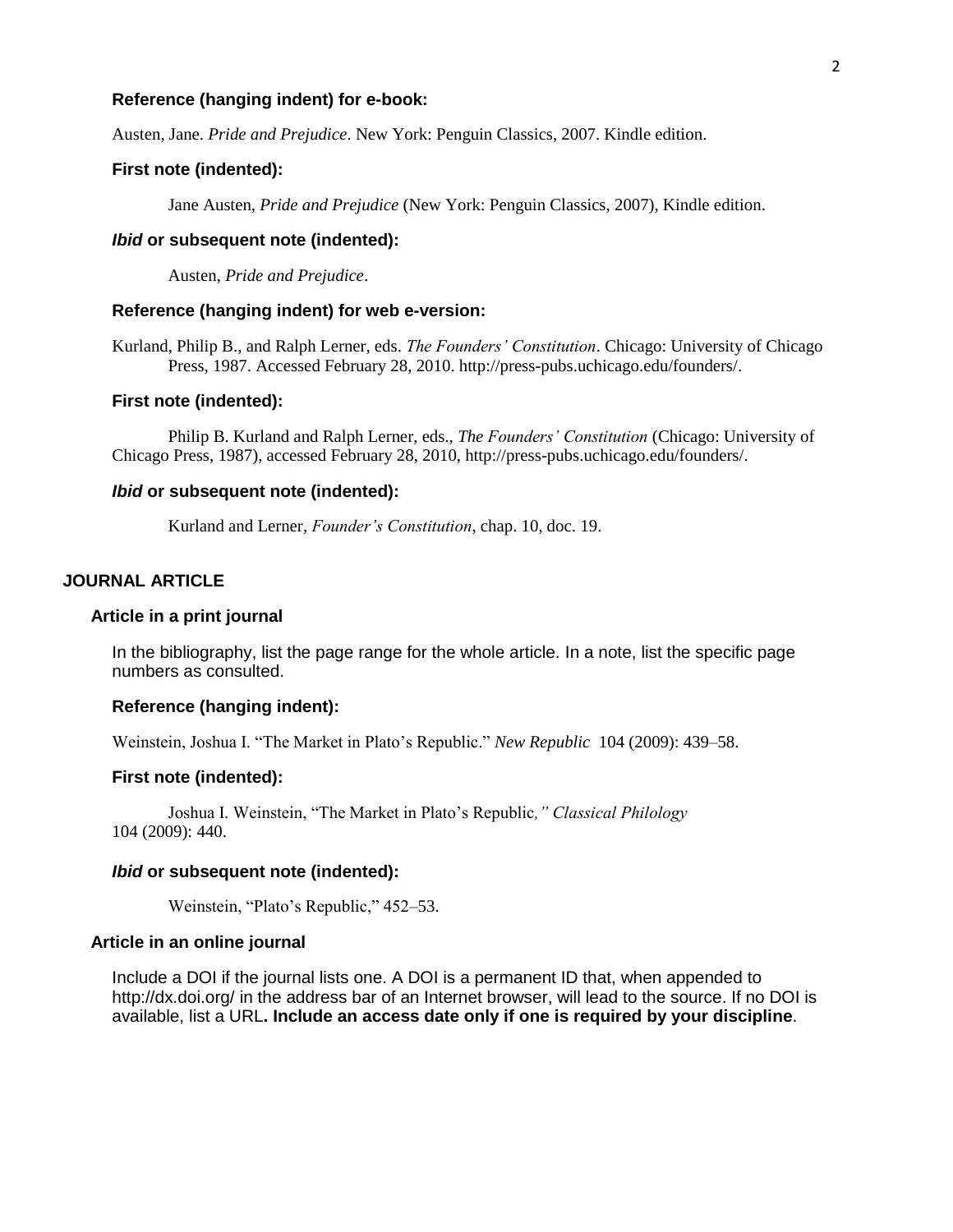# **Reference (hanging indent):**

*American Journal of Sociology* 115 (2009): 405–50. doi:10.1086/599247.

# **First note (indented):**

Gueorgi Kossinets and Duncan J. Watts, "Origins of Homophily in an Evolving Social Network," *American Journal of Sociology* 115 (2009): 411, doi:10.1086/599247.

# *Ibid* **or subsequent note (indented):**

Kossinets and Watts, "Origins of Homophily," 439.

# **Article in a newspaper or popular magazine**

Newspaper and magazine articles may be cited in running text ("As Sheryl Stolberg and Robert Pear noted in a New York Times article on February 27, 2010…"); they are commonly omitted from a reference list. The following examples show the more formal versions of citations. If you consulted the article online, include a URL; include an access date only if your discipline requires one. If no author is identified, begin the citation with the article title.

# **Bibliography (hanging indent):**

Stolberg, Sheryl Gay, and Robert Pear. "Wary Centrists Posing Challenge in Health Care Vote." *New York Times*, February 27, 2010. http://www.nytimes.com/28/us/28health.html.

# **First note (indented):**

Sheryl Gay Stolberg and Robert Pear, "Wary Centrists Posing Challenge in Health Care Vote," *New York Times*, February 27, 2010, http://www.nytimes.com//02/28/us/lth.html.

# *Ibid* **or subsequent note (indented):**

Stolberg and Pear, "Wary Centrists."

# **WEBSITE**

A citation to website content can often be limited to a mention in the text or in a note ("As of July 19, 2008, the McDonald's Corporation listed on its website . . ."). If a more formal citation is desired, it may be cited as in the examples below. Because such content is subject to change, include an access date or, if available, a date that the site was last modified.

# **Bibliography (hanging indent):**

Google. "Google Privacy Policy." Accessed July 19, 2010. http://www.google.com/intl/en/privacypolicy.html.

# **First note (indented):**

"Google Privacy Policy," last modified March 11, 2009, http://www.google.com/intl/en/privacypolicy.html.

### *Ibid* **or subsequent note (indented):**

"Google Privacy Policy."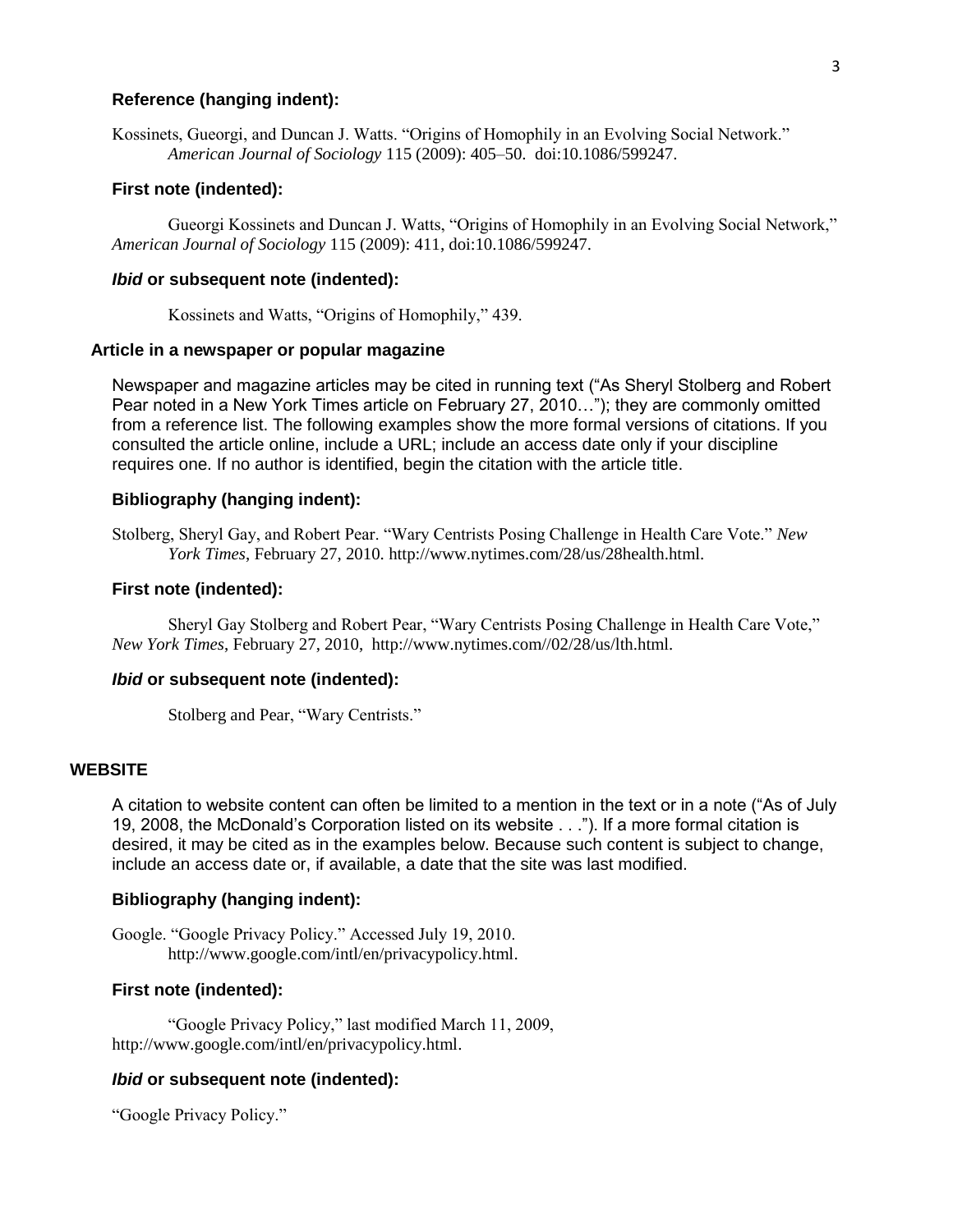# AUTHOR & DATE BIBLIOGRAPHY SYSTEM

The following examples illustrate citations using the **author-date** system. Each example of a reference list entry is accompanied by an example of a corresponding parenthetical citation in the text. For more details and many more examples, see chapter 15 of The Chicago Manual of Style.

# **BOOK**

# **Reference List (hanging indent):**

Pollan, Michael. 2006. *The Omnivore's Dilemma: A Natural History of How Eating Has Evolved*. New York: Penguin.

# **In Text Cite:**

(Pollan 2006, 99–100)

# **Reference List (hanging indent):**

Ward, Geoffrey C., and Ken Burns. 2007. *The War: An Intimate History, 1941–1945*. New York: Knopf.

### **In Text Cite:**

(Ward and Burns 2007, 52)

For four or more authors, list all of the authors in the reference list; in the text, list only the first author, followed by et al. ("and others"):

(Barnes et al. 2010, 847)

### **Reference List (hanging indent) book chapter:**

Kelly, John D. 2010. "Seeing Red: Mao Fetishism, Pax Americana, and the Moral Economy of War." In *Anthropology and Global Counterinsurgency*, edited by John D. Kelly, Beatrice Jauregui, Sean T. Mitchell, and Jeremy Walton, 67–83. Chicago: University of Chicago Press.

# **In Text Cite:**

(Kelly 2010, 77)

Chapter of an edited volume originally published elsewhere (as in primary sources):

# **Reference List (hanging indent) book originally published elswehre:**

Cicero, Quintus Tullius. 1986. "Handbook on Canvassing for the Consulship." In *Rome: Late Republic and Principate*, edited by Walter Emil Kaegi Jr. and Peter White. Vol. 2 of University of Chicago Readings in Western Civilization, edited by John Boyer and Julius Kirshner, 33–46. Chicago: University of Chicago Press. Originally published in Evelyn S. Shuckburgh, trans., *The Letters of Cicero*, vol. 1 (London: George Bell & Sons, 1908).

**In Text Cite:**

(Cicero 1986, 35)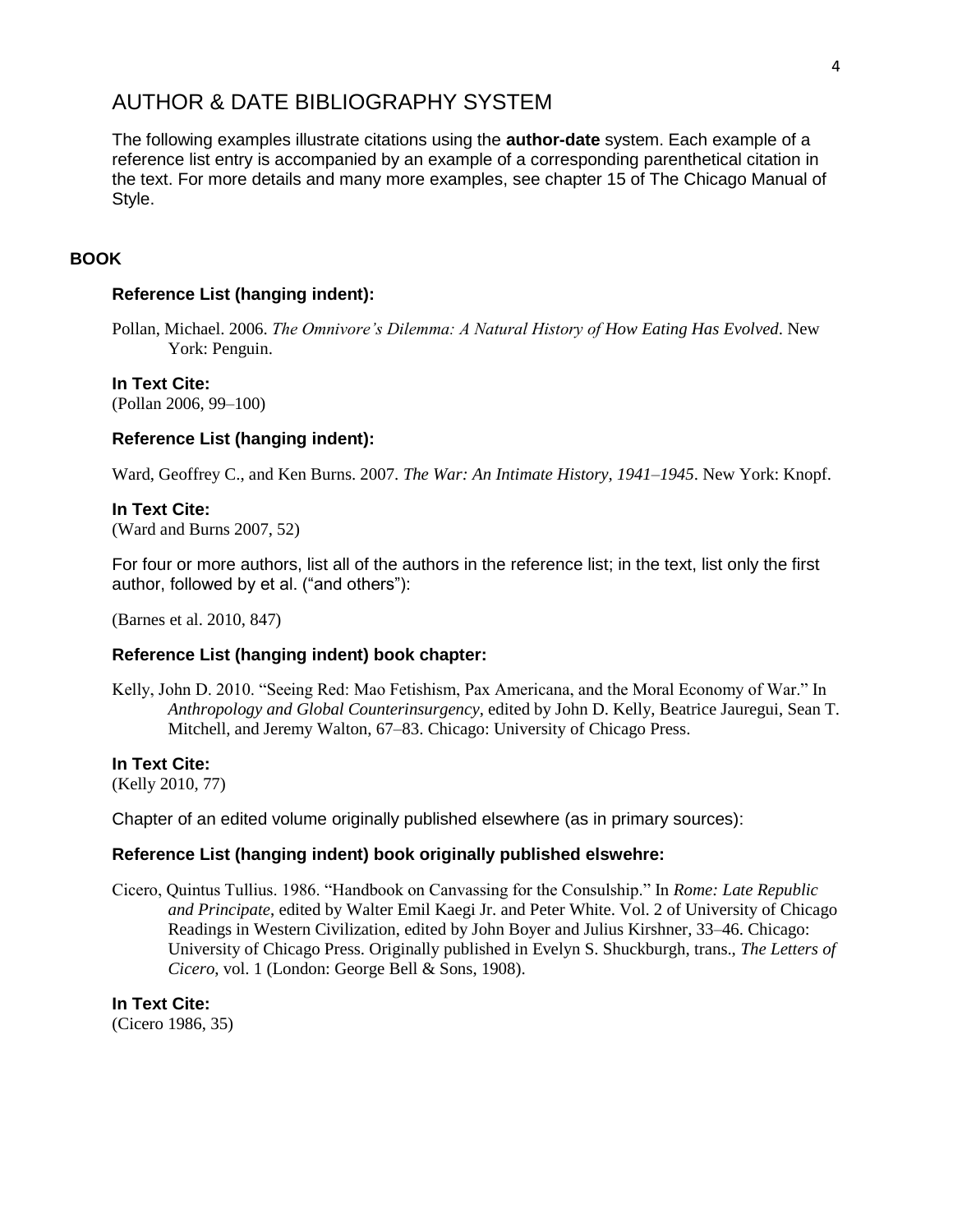### **BOOK PUBLISHED ELECTRONICALLY**

If a book is available in more than one format, cite the version you consulted. For books consulted online, list a URL; include an access date only if one is required by your discipline. If no fixed page numbers are available, you can include a section title or a chapter or other number.

### **Reference List (hanging indent):**

Austen, Jane. 2007*. Pride and Prejudice: A Novel in Five Books*. New York: Penguin Classics. Kindle edition.

# **In Text Cite:**

(Austen 2007, 101)

### **Reference List (hanging indent):**

Kurland, Philip B., and Ralph Lerner, eds. 1987. *The Founders' Constitution*. Chicago: University of Chicago Press. http://press-pubs.uchicago.edu/founders/.

#### **In Text Cite:**

(Kurland and Lerner, chap. 10, doc. 19)

# **JOURNAL ARTICLE**

# **Article in a print journal**

In the text, list the specific page numbers consulted, if any. In the reference list entry, list the page range for the whole article.

#### **Reference List (hanging indent):**

Weinstein, Joshua I. 2009. "The Market in Plato's Republic." *Classical Philology* 104:439–58.

**In text cite:** (Weinstein 2009, 440)

# **Article in an online journal**

Include a DOI if the journal lists one. A DOI is a permanent ID that, when appended to http://dx.doi.org/ in the address bar of an Internet browser, will lead to the source. If no DOI is available, list a URL. **Include an access date only if one is required by your discipline**.

# **Reference List (hanging indent):**

Kossinets, Gueorgi, and Duncan J. Watts. 2009. "Origins of Homophily in an Evolving Social Network." *American Journal of Sociology* 115:405–50. doi:10.1086/599247.

### **In text cite:**

(Kossinets and Watts 2009, 411)